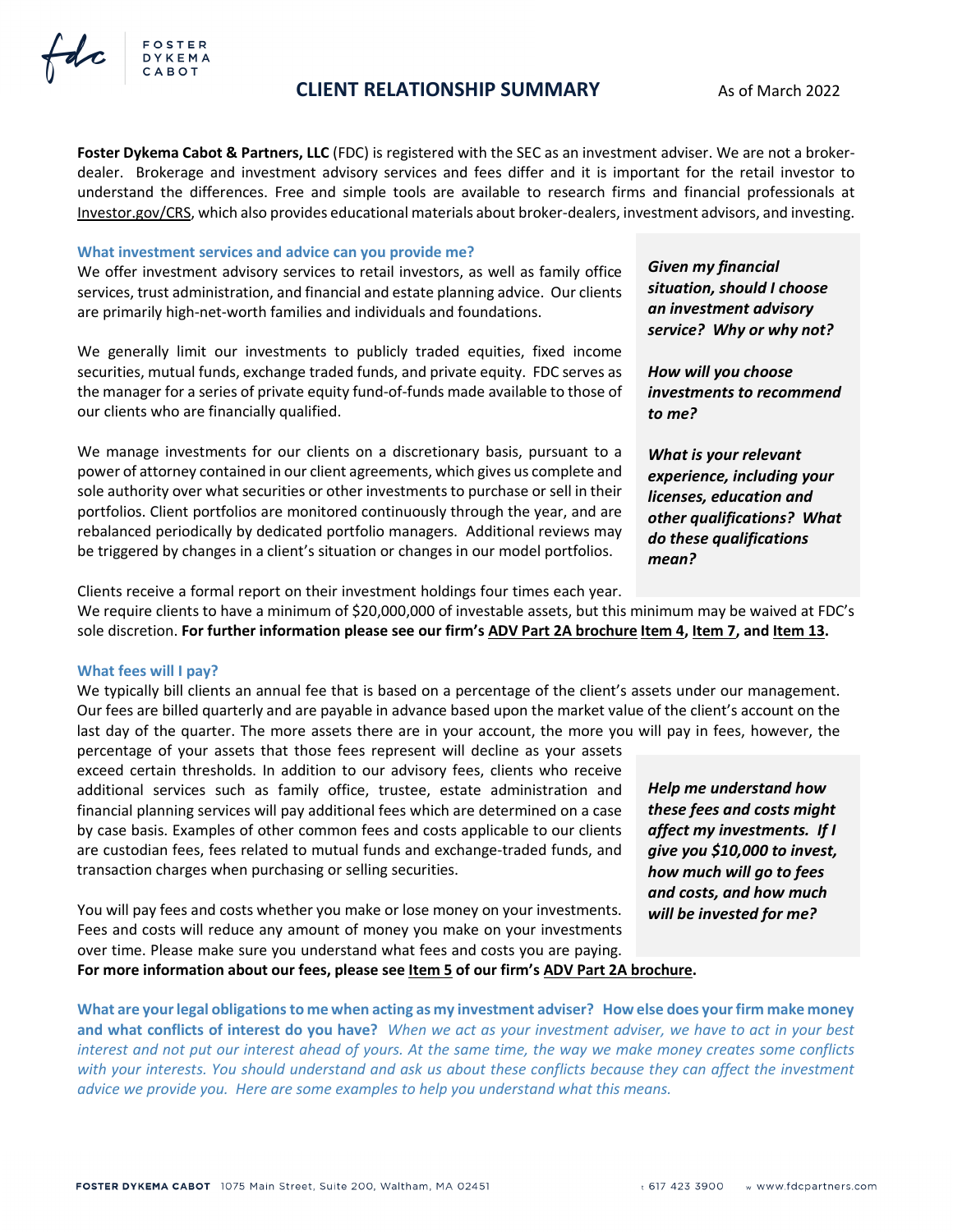

Clients may utilize a broker-dealer or custodian of their choice; FDC does not require clients to utilize any particular broker-dealer or custodian. FDC generally recommends custodians and brokerage firms based on their reputation and proven integrity, quality of service, financial strength and conservatism, and the estimated cost and convenience to the client. We have institutional relationships with these custodian broker-dealers and they provide us and our clients with

access to services that are not typically available to retail customer accounts. These include custody, reporting, and related services, as well as services to help us administer our clients' accounts and manage and grow our business. In connection with our recommendation that clients transition their account custodian from a bank to a broker-dealer, the broker-dealer we are recommending has agreed to provide us with certain benefits that include the payment of client account termination fees and payment of certain of our expenses. FDC endeavors at all times to put the

## *How might your conflicts of interest affect me, and how will you address them?*

interests of its clients first. Clients should be aware, however, that FDC's receipt of these benefits creates a conflict of interest since this may influence FDC's choice of custodian over another that does not furnish similar benefits, support, or services. We endeavor to recommend custodians and broker-dealers that we believe are in a position to offer our clients the best array of services appropriate for the client's situation at a reasonable and competitive cost.

We offer clients the option of obtaining credit and cash management solutions from unaffiliated third-party financial institutions with the assistance of Focus Treasury & Credit Solutions ("FTCS"), a wholly owned subsidiary of our parent

*As a financial professional, do you have any disciplinary history? For what type of conduct?* 

FOSTER **DYKEMA** CABOT

*Who is my primary contact person? Is he or she a representative of an investment adviser or a broker-dealer?* 

*Who can I contact if I have concerns about how this person is treating me?*

company, Focus Financial Partners, LLC. FTCS receives quarterly fees from these institutions but FDC does not share in that revenue. We help our clients obtain certain insurance solutions from unaffiliated, third-party insurance brokers by introducing clients to our affiliate, Focus Risk Solutions, LLC ("FRS"). FDC does not receive any compensation from such third-party insurance brokers from serving our clients. **For more information, please see [Item 10,](https://files.adviserinfo.sec.gov/IAPD/Content/Common/crd_iapd_Brochure.aspx?BRCHR_VRSN_ID=769454&#page=10) [Item 11](https://files.adviserinfo.sec.gov/IAPD/Content/Common/crd_iapd_Brochure.aspx?BRCHR_VRSN_ID=769454&#page=13) and [Item 12](https://files.adviserinfo.sec.gov/IAPD/Content/Common/crd_iapd_Brochure.aspx?BRCHR_VRSN_ID=769454&#page=14) of our firm's [ADV Part 2A brochure.](https://files.adviserinfo.sec.gov/IAPD/Content/Common/crd_iapd_Brochure.aspx?BRCHR_VRSN_ID=769454)** 

#### **How do your financial professionals make money?**

FDC financial professionals are compensated based on salary plus bonus, which may be based on firm revenue and profitability for a given year. Some of our financial professionals serve as trustee or executor for client's trust accounts and receive a fee for that service. Compensation of our Firm's financial professionals is unrelated to the type of investments client assets are invested in. **For additional information, please refer to Item 5 of your financial professional's ADV Part 2B Brochure Supplement.**

#### **Do you or your financial professionals have legal or disciplinary history?**

No. Please visit [Investor.gov/CRS](https://investor.gov/CRS) for a free and simple search tool to research FDC and our financial professionals. *Visit [www.fdcpartners.com,](https://fdcpartners.com/) or contact us at 617-423-3900, to request a copy of this Client Relationship Summary, our Annual Firm Disclosure Document (Form ADV 2A) and Privacy Notice.*